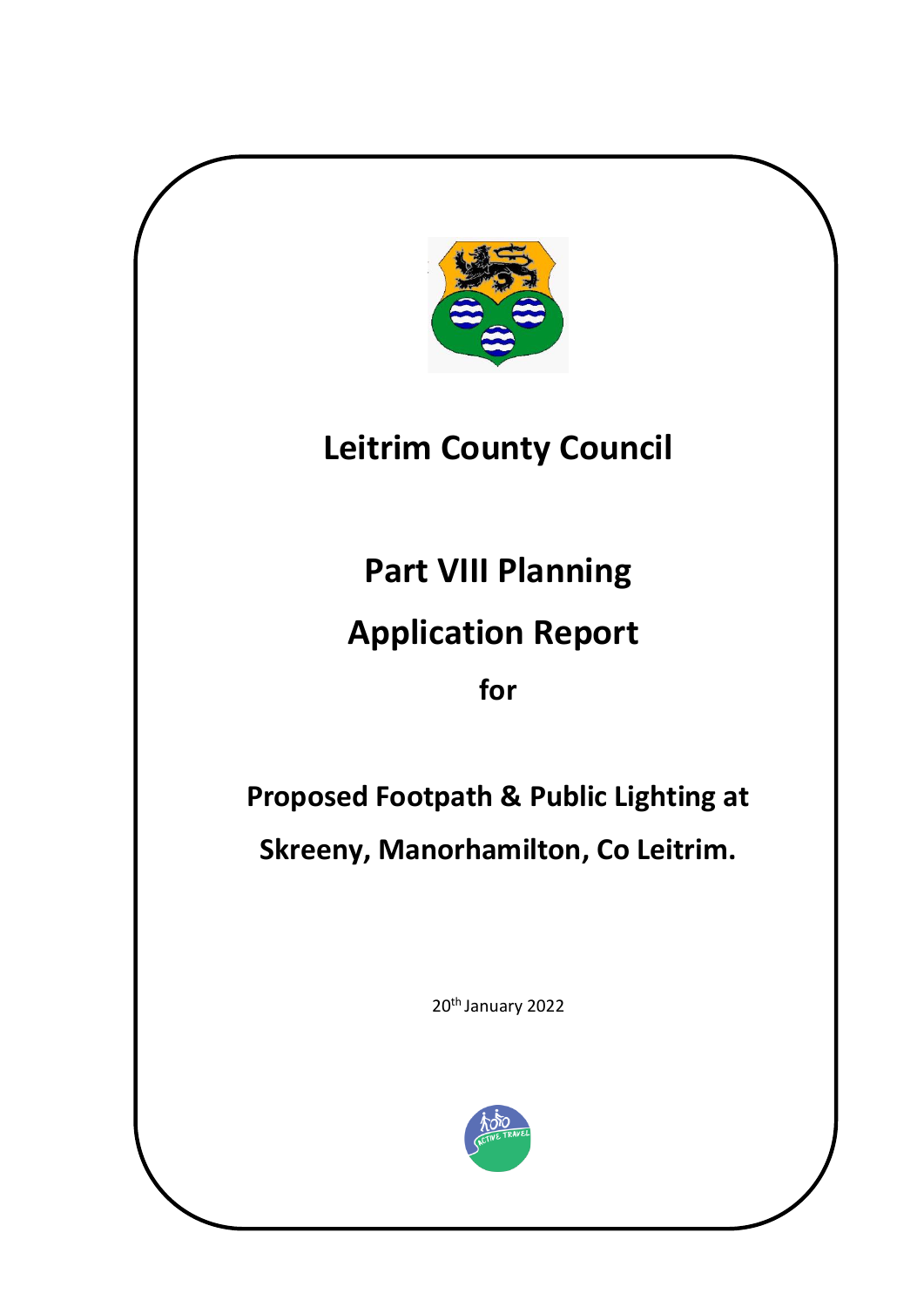### **Contents**

- 1. Introduction
- 2. Principle Features of the Scheme
- 3. Leitrim County Development Plan 2015-2021
- 4. Appropriate Assessment Screening Report
- 5. Flood Risk
- 6. Archaeology
- 7. Protected Structures
- 8 Conclusion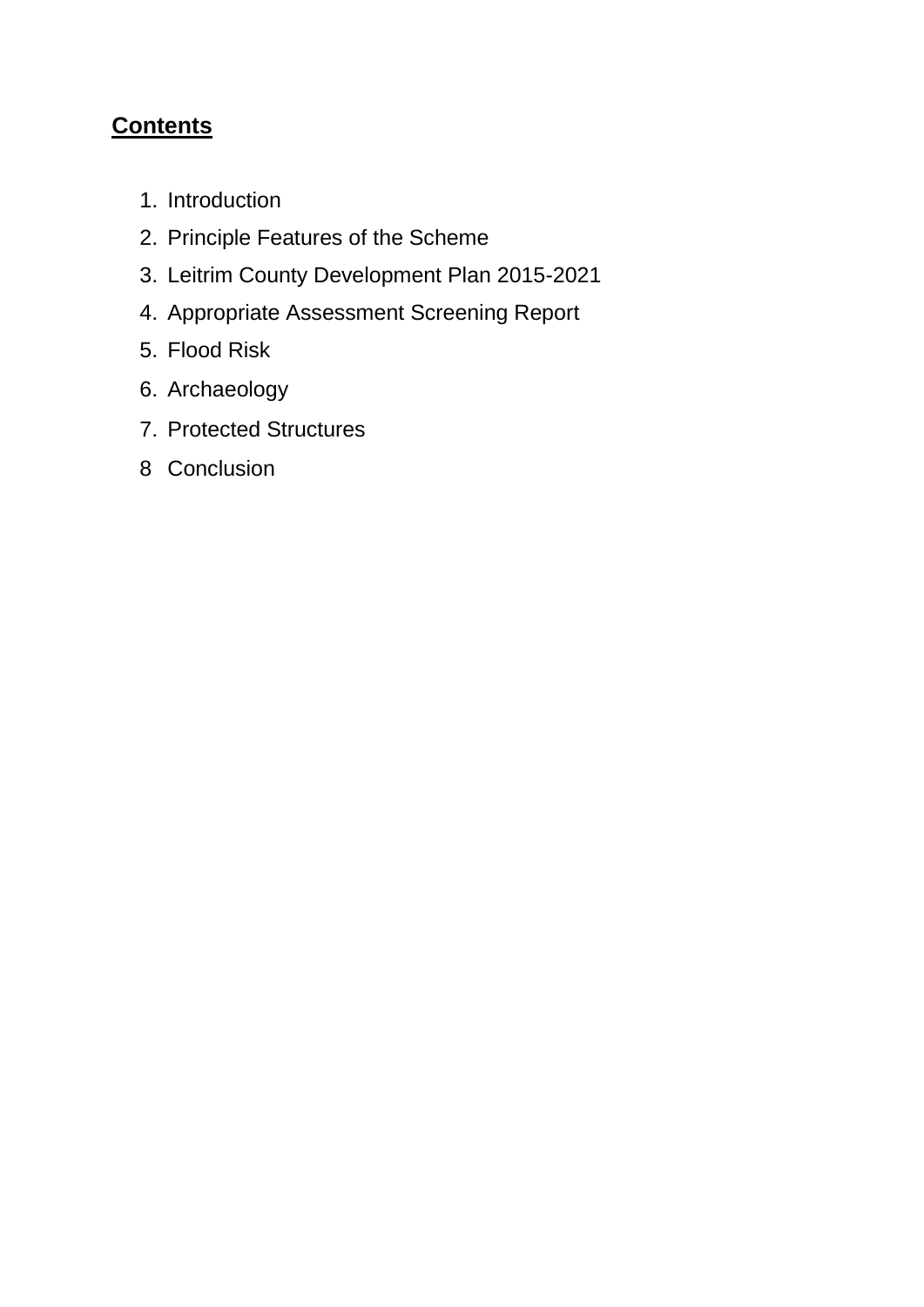#### **1 Introduction**

Leitrim County Council proposes to construct a new footpath and public lighting on the R282 at Skreeny, Manorhamilton, Co. Leitrim. The main objective of this proposal is to provide walking infrastructure and enhance the safety of pedestrians from the town centre to Gleann Dara and Skreeny Manor housing developments and a number of detached dwellings along the R282.

#### **1.1 Timescale**

It is expected that the project (if approved) will be constructed in Q2 of 2022.

#### **2 Principal Features of the Scheme**

The development will consist of the following elements:

#### **2.1 Footpath**

The proposed development consists of the following:

- A 2.0m wide footpath along the western edge of the R282 carriageway. This will serve as a continuation of existing footpath to the south and will link same to Gleann Dara and Skreeny Manor housing developments.
- The total length of scheme is 220m.

#### **2.2 Public Lighting along Footway**

There are public lighting columns in place from the town centre extending as far as the entrance to Gleann Dara and Skreeny Manor. 4 no. new lighting columns will be installed at the north-west end of the works.

#### **2.3 Underground Diversion of Existing Overhead Eir Services**

There are three existing Eir telegraph poles that are currently restricting the proposed route of the new footpath. The most desirable solution is to divert the overhead services to underground ducting / chambers and remove the poles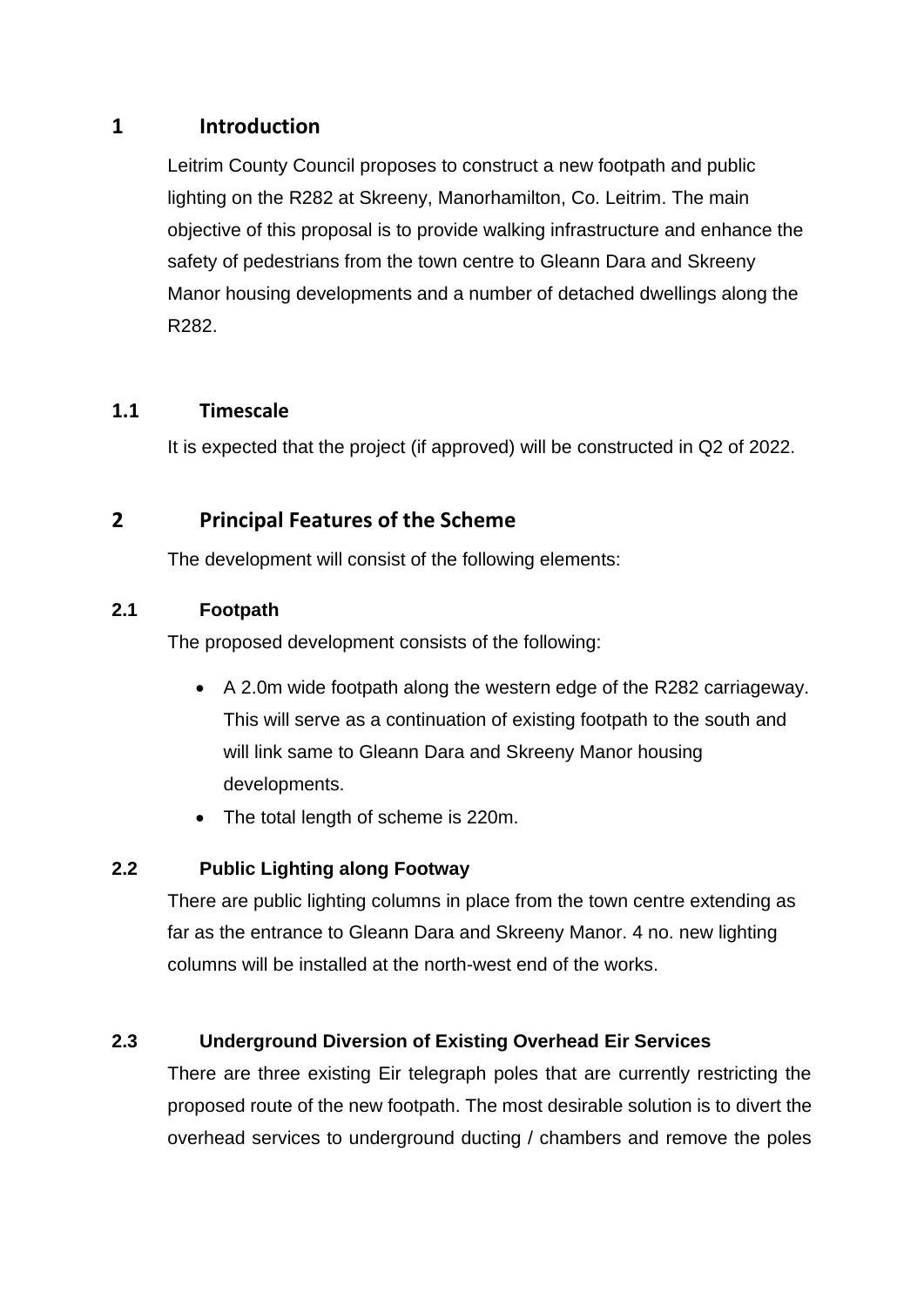entirely. This would provide improved safety to pedestrians and enhance the aesthetics of the scheme.

#### **3. Leitrim County Development Plan 2015-2021**

The provision of the proposed footpath and cycle track is aligned with the following policy and objectives of the County Development Plan:

#### • *Policy 46*

*It is the policy of the Council to encourage safe walking and cycling by providing linear parks, footpaths, cycle paths and public lighting in towns and villages.*

#### • **Objective 39**

*It is an objective of the Council to ensure all towns and villages have adequate footpaths and public lighting.*

#### **4 Appropriate Assessment Screening Report**

The Appropriate Assessment Screening Report can be found in Appendix B of this report and concludes that the project will have no significant impact on the conservation objectives of designated European sites.

In accordance with Article 120 (3) as amended by SI No 296 of 2018, a person may, within 4 weeks from the date of the site notice  $(28<sup>th</sup>$  January 2022) apply to An Bord Pleanala for a screening determination as to whether the development would be likely to have significant effects on the environment. Such a submission should be addressed to the Secretary, An Bord Pleanala, 64 Marlborough Street, Dublin 1.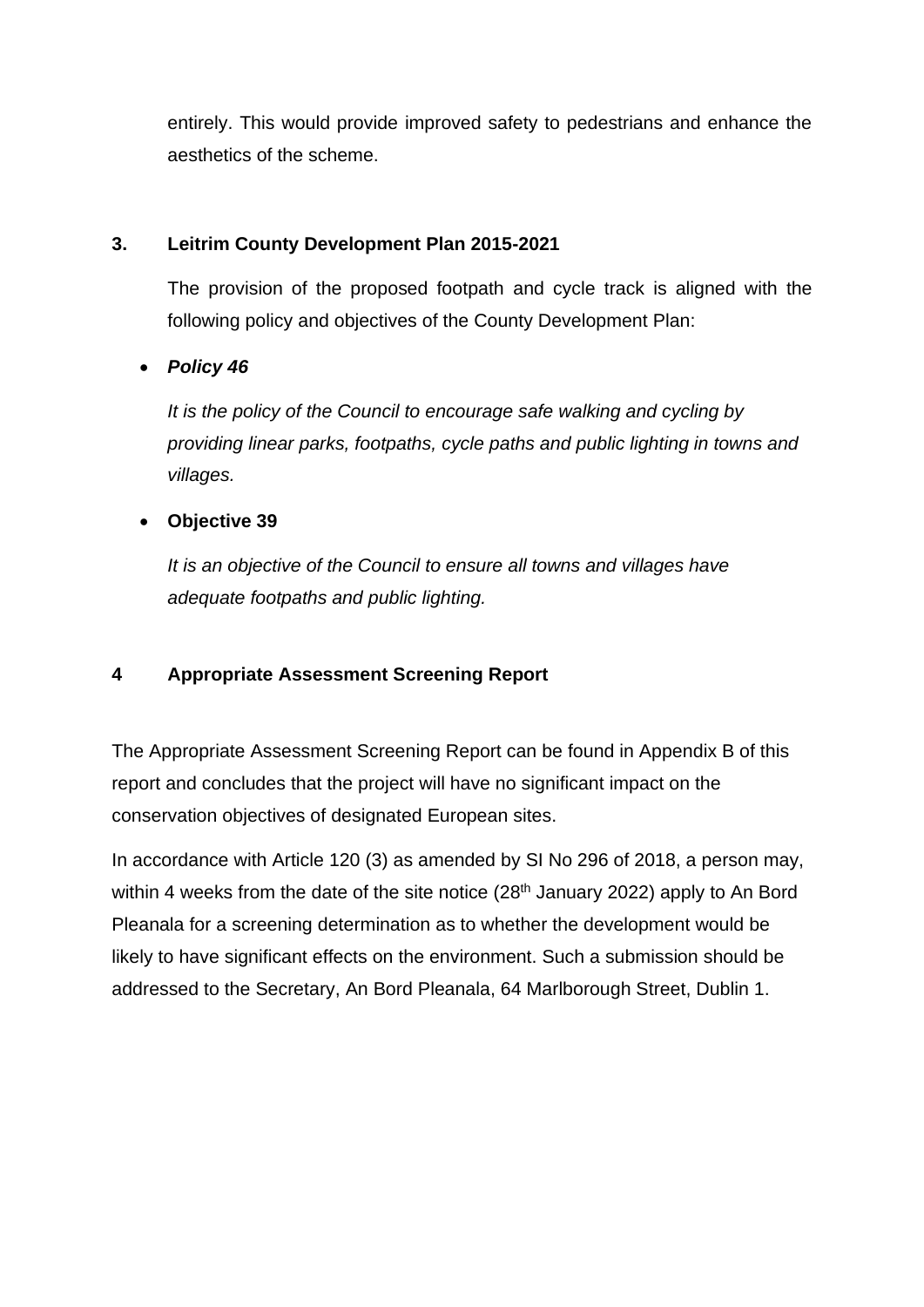#### **5 Flood Risk**

As per the Flood Risk Management Guidelines (2009), where flood risk may be an issue for any proposed development, a flood risk assessment (FRA) should be carried out that is appropriate to the scale and nature of the development and the risks arising. An FRA is intended to be sufficiently detailed to quantify the risks and effects of any flooding, necessary mitigation measures, together with recommendations on how to best manage any residual risks.

The following extract shows that there are no flood points or benefitting lands in the vicinity of the site and therefore an FRA is not required.



#### **6 Archaeology**

An initial archaeological screening assessment has been undertaken in order to ascertain the potential impact of the proposed development on the archaeological and historical resource that may exist within the area and identify whether further studies are required in order to define potential impacts.

There are no recorded monuments within the proposed development area. The nearest recorded monument is (LE007-073) located northeast of the site (see below).